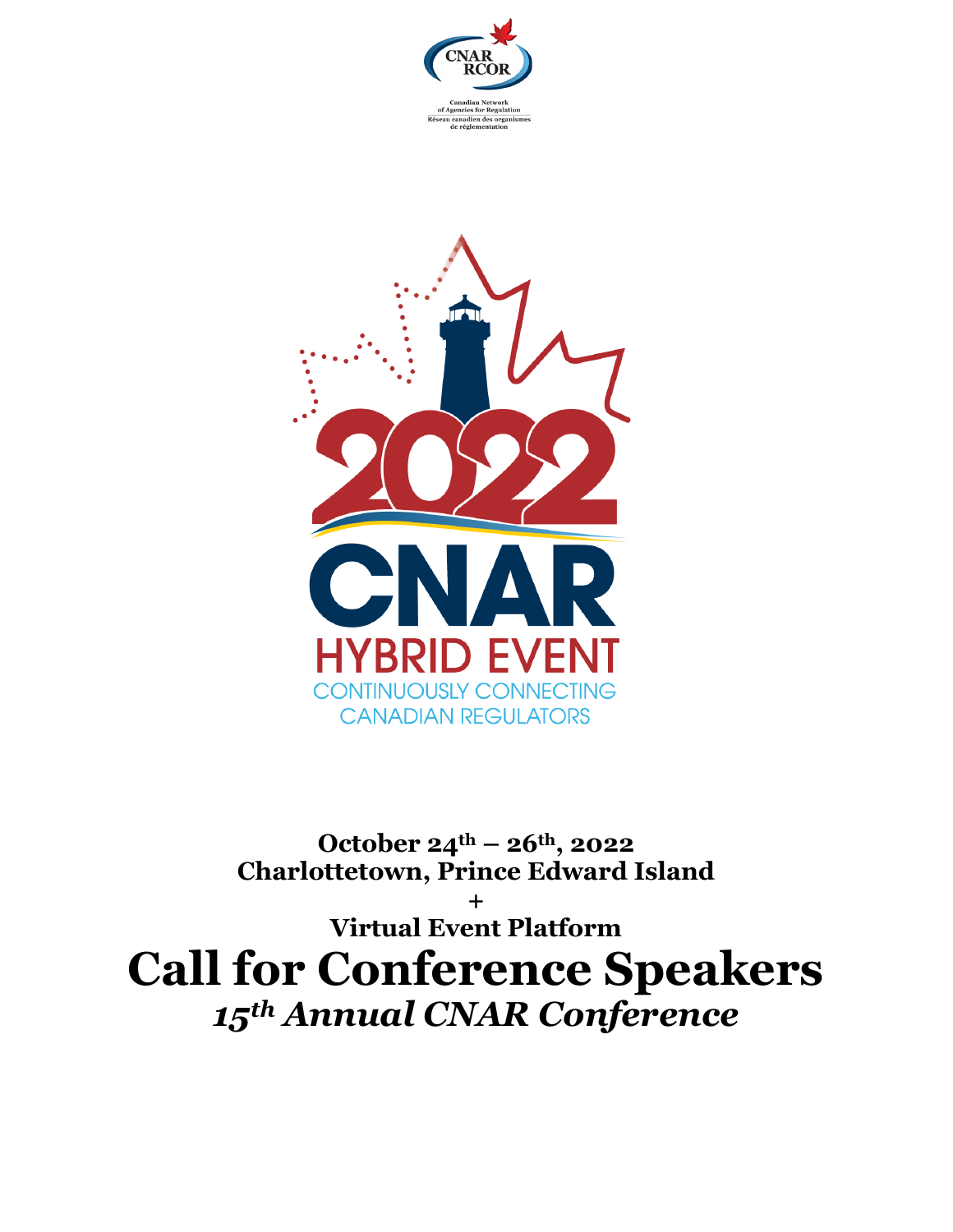

# **CNAR 2022 Hybrid Event**

The year 2021 marked CNAR's largest annual Conference to date, attracting over **600** registrants from across the country. In 2022, CNAR will host its first **hybrid** event, where delegates will have the opportunity to attend sessions in person at the Delta Hotel in Charlottetown, Prince Edward Island, and virtually via an event platform. Selected Conference speakers **will be required to attend the day they speak at the inperson Conference** on either **October 25th or October 26th 2022** (all-day pre-Conference workshops will be held on October 24th). All candidates much complete the application that accompanies the Call for Speakers Guidelines; successful speakers will then form the content for the CNAR 2022 Hybrid Event.

CNAR 2022 is committed to presenting diverse topics and learning opportunities for both beginner and advanced regulators from all across Canada. CNAR seeks speakers who can share their experience in self-regulation - whether ground-breaking successes or crises that resulted in lessons learned. Proposals from both within and outside CNAR's Member and Partner community are welcome.

Sessions will be selected as "Plenary," "Concurrent," or "PechaKucha" sessions. Plenary sessions will take place in the main event hall and will be equipped to accommodate all event attendees. No other sessions will run at the same time as Plenary sessions; content presented during the Plenary should be relevant to all attendees - regardless of regulatory specialty or geographic location.

**Five** concurrent sessions will take place simultaneously during breakout sessions. As CNAR 2022 will be a hybrid event, all sessions will be recorded and available to delegates on replay for a finite period of time following the Conference.

The PechaKucha event will take place in the Plenary room as the last session of the Conference. Speakers must adhere to the specific format guidelines for delivering a PechaKucha presentation, which can be found on Pages 6 and 7 of this Guidelines document. Applicants can indicate their preferred session format on the submission application, but the final decision will be determined by CNAR, under advisement by the Conference Planning Committee (CPC).

We are looking for proposals to align with the following:

- 1. Governance
- 2. Truth and Reconciliation
- 3. Diversity and Inclusion
- 4. Hot Topics
- 5. Testing
- 6. Technology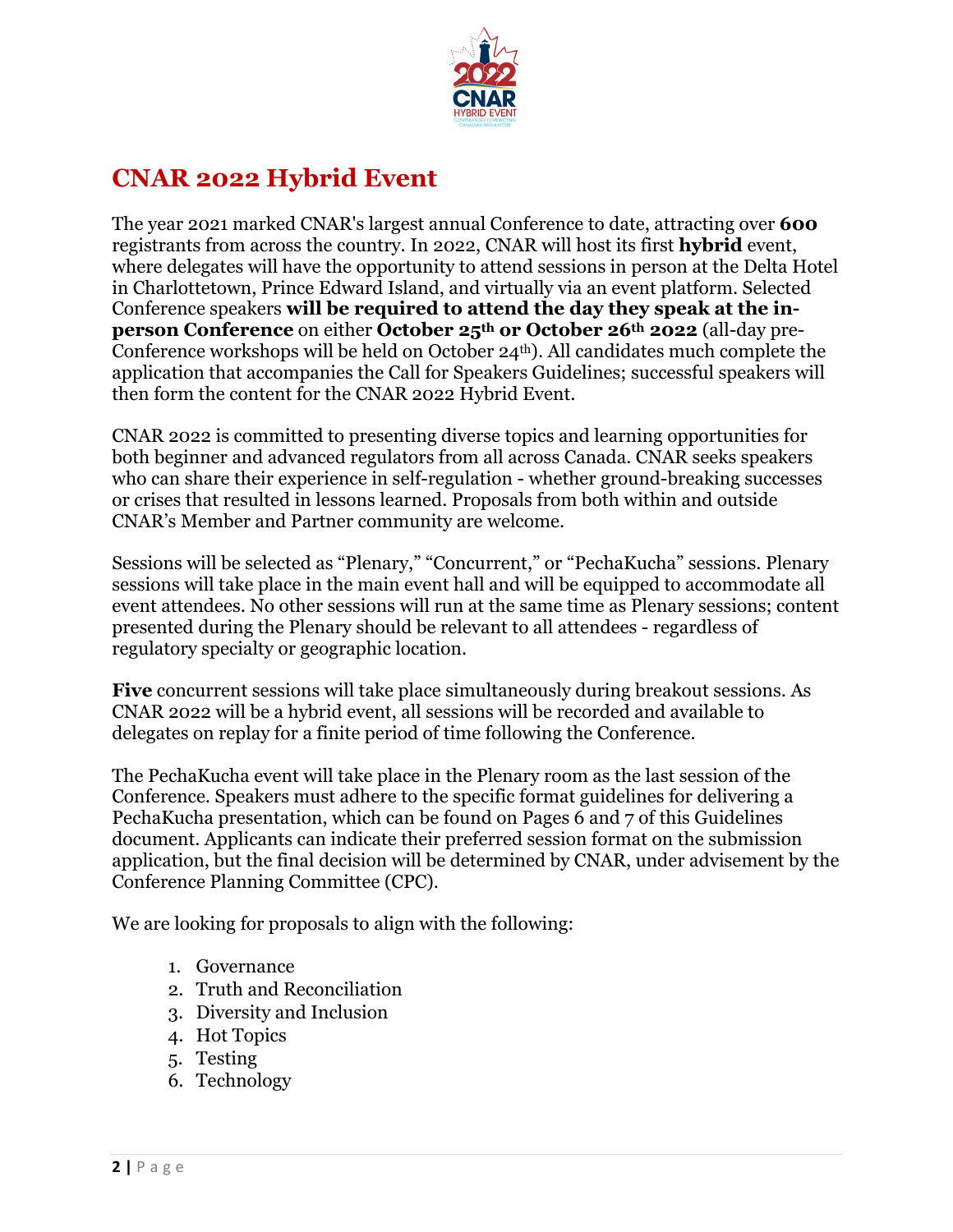

- 7. Voice of Regulators\* (regulators only; looking for stories from large and small regulatory bodies; geography diversity is also considered)
- 8. Discipline
- 9. Human Resources
- 10.Investigations

## **Please note:**

- All chosen speakers are required to purchase a ticket to CNAR 2022 and attend the in-person event. A discount code valued at \$200 will be provided to each speaker. The code cannot be transferred or combined with any other promotion code (e.g., sponsor code).
- CNAR 2022 content may also be pre-recorded. You may be required to prerecord your session and finalize your presentation **one month prior to the Conference.**
- In order to provide as diverse selection of speakers as possible, CNAR will endeavor to feature each speaker only once on the program. CNAR also encourages typically under-represented provinces, territories, professions, and minorities to participate.
- CNAR strongly recommends vibrant, interactive, **panel discussions** and/or **debates**, which more actively engage the audience.
- Selection will be made based on the advisement of CNAR's Conference Planning Committee (CPC) and a ratings matrix; final decisions are made by CNAR.
- Decisions regarding selected proposals are final and **not subject to appeal**.
- Every complete submission will be reviewed by the Committee.
- Speakers are expected to follow best practices and guidelines provided by CNAR. The signing of a Speaker Release form will also be mandatory.
- Non-selected proposals may be asked to consider presenting in an appropriate pre-Conference event scheduled for October 24th or other CNAR events in 2022.

## **General Information**

## **Date and Venue**

CNAR's pre-conference Workshop Day will take place October 24th, 2022. The 2022 CNAR Hybrid Event will be held in-person at the Delta Hotel in Charlottetown, Prince Edward Island on October 25th and October 26th, 2022. Sessions will be made available to virtual registrants as well.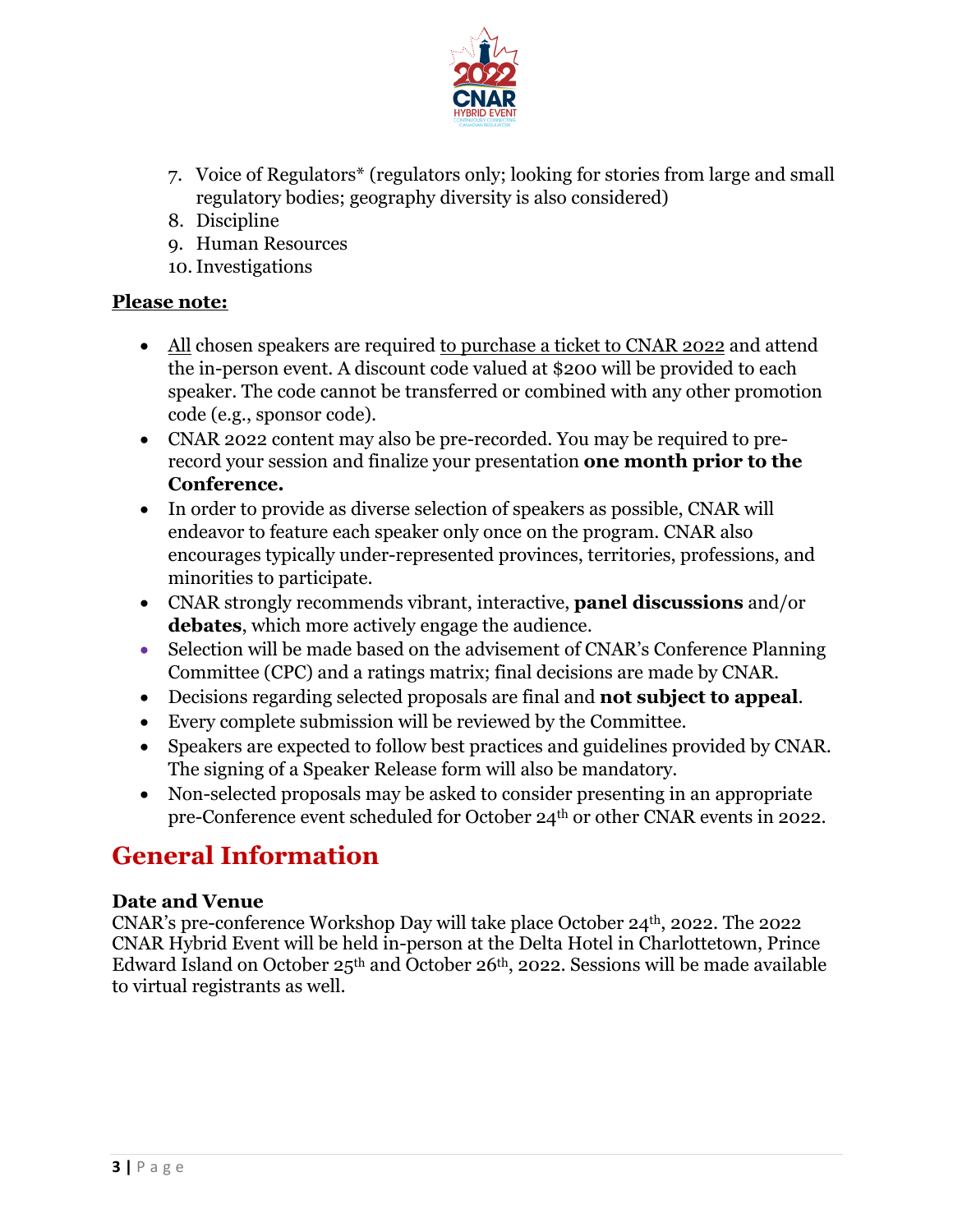

#### **Submission Process**

Please complete the online speaker submission form, which can be found at http://www.cnar-rcor.ca/events, no later than 11:59 p.m. Pacific on **March 25th, 2022.** Submissions entered after the deadline will not be considered. Incomplete submissions will not be put be forward to the Committee for consideration.

#### **Speaker Submissions**

Submissions must be made via the online link. You are welcome to submit more than one session proposal, but please note you may only be selected for one speaking slot.

Please use a separate form for each proposal. Indicate your presentation priority if you are submitting more than one proposal. Note your submission titles and content you have submitted, as **only successful submissions will be referenced by title when contacted by CNAR staff regarding acceptance.** Please keep a copy of your submission on file (copied and pasted to a Word document) for your own personal reference.

Speakers and presenters will be informed of the Committee's decision on or before **May 11th, 2022**. The coordinator of each submission will be notified and will be responsible for informing their team regarding their application status. **Coordinators are responsible for all deliverables, meeting deadlines, and keeping the speaking panel updated throughout the process and during the Conference.** 

## **Speaker Registration**

All speakers are required to register as delegates by **June 30th, 2022**, applying a speaker promotional code provided by CNAR staff. **Speakers who fail to register by this date may result in their session being removed from the Conference program**. Speakers receive a **\$200 discount** on the registration rate that applies at the time of registration (early bird or full, Member or non-Member). The speaker discount code is non-transferable. This discount does not apply to panel coordinators that are not speaking at the conference.

#### **Official Languages**

CNAR may offer simultaneous interpretation for portions of the conference. Proposals to present in French are welcome; please note this in your submission.

#### **Selection Process**

The 2022 Conference Planning Committees will review every valid and complete proposal. The decision will be made according to:

• **Completeness**: Submissions including "TBDs" with regard to content or Speakers will not be sent to the Committee for consideration. Ensure your session description is clear, concise, and has an easily comprehensible key message.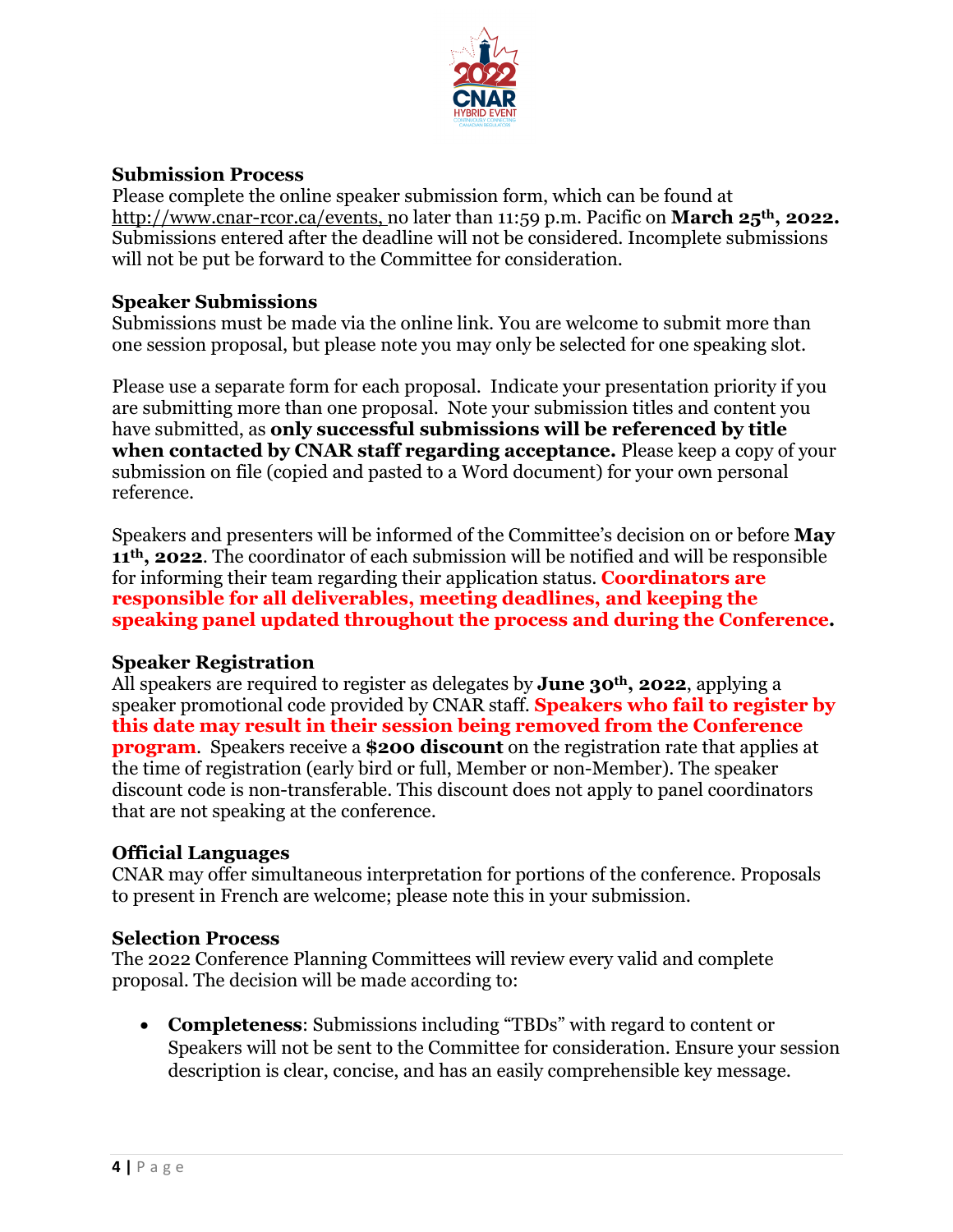

- **Originality:** Topics not widely discussed within the regulatory community at other conferences or presented by the same speaker at other conferences will be more highly rated.
- **Level of Interest to Target Audience:** Presentation suggestions should be compelling, current, and relevant to the Canadian regulatory community.
- **Topic:** Topic should be a compelling and applicable on a national level and/or across regulatory professions.
- **Vendors:** Vendors should be partnered with a regulator whenever possible.
- **Geography:** CNAR is looking for content representing regulators from across Canada.
- **Panel Presentations:** CNAR delegates want to hear from various organizations and appreciate different perspectives. Panel presentations and discussions are considered stronger by the Committee than single presenters.
- **Diversity:** CNAR is looking for geographic and professional diversity, as well as minority voices.
- **Member/Partner Status:** If all Committee ratings are equal on a similar topic or theme, speaker preference will be given to CNAR Members or Partners.

CNAR reserves the right to amalgamate similar submissions into a single session. Successful applications will be asked to confirm their acceptance and participation at the Conference. Should speakers be replaced or removed after the confirmation, CNAR reserves the right to reconsider the submission.

Candidates will receive the decision privately via the session coordinator; decision is final and without appeal. Committee discussions and review of submissions are confidential. Partner Committee members are recused from presenting or rating their own submissions or those of competitors. CNAR will finalize the 2022 program with Committee support, but reserves the right to modify and substitute sessions as it sees fit. Successful submissions will be referenced by title when the decision is emailed to applicants.

## **Presentation Submission**

If selected, speaker biographies and speaker photos must be submitted by **May 31, 2022**. Slide decks and presentations must be finalized by **September 25th, 2022.** Presentation PPTs will be posted to CNAR's virtual platform and will be available to all CNAR Members after the conference.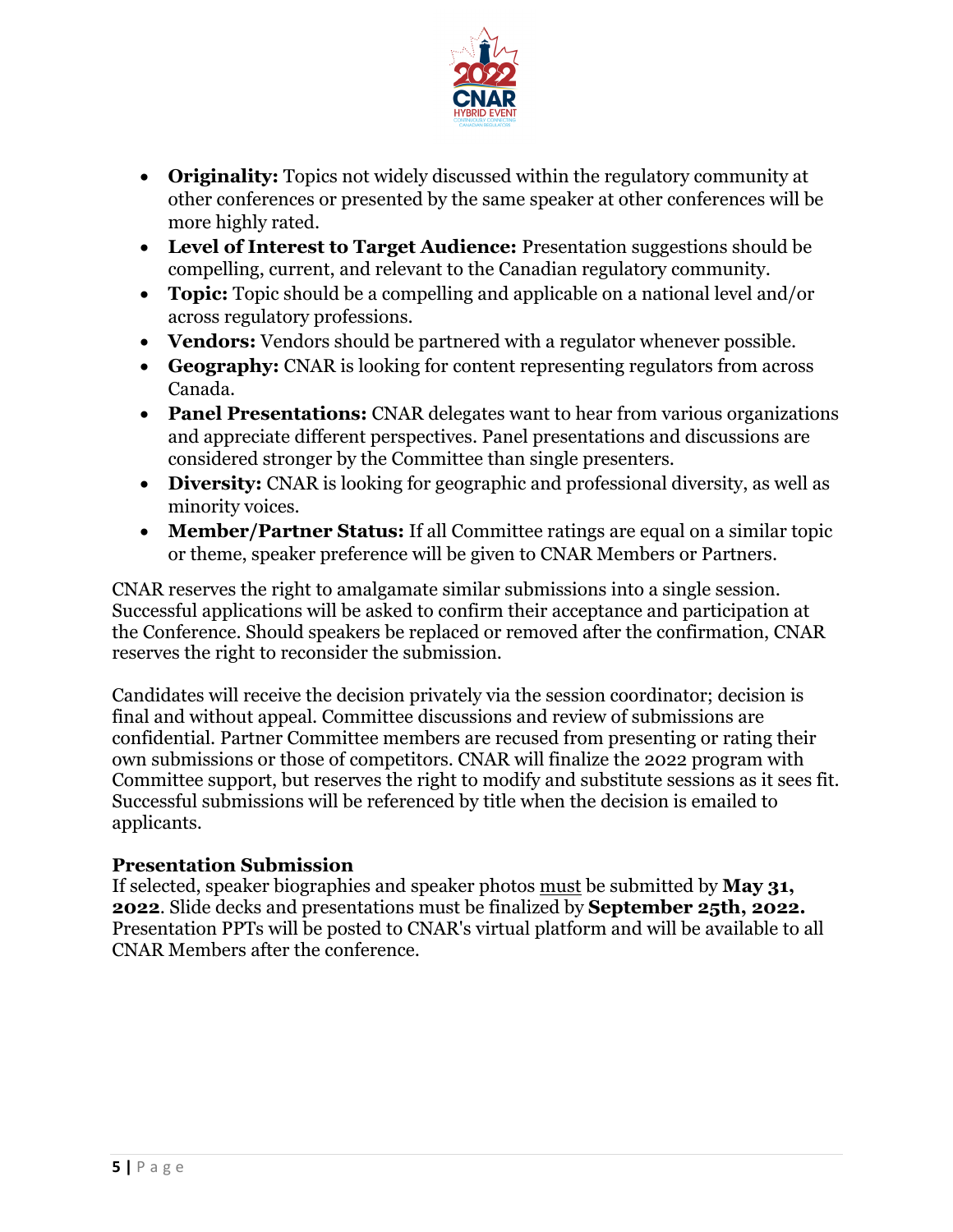

## **ANNEX PechaKucha FAQs**

# **Powered by**



#### *What is a PechaKucha?*

PechaKucha is Japanese for "chit chat." A PechaKucha or "20×20" presentation contains 20 images, with each slide shown for 20 seconds before automatically advancing. The entire presentation will last precisely six minutes, 40 seconds.

## *What is the origin of PechaKucha?*

PechaKucha Night (PKN) was created in 2003 by two Tokyo architects to attract people to their experimental event space and allow young designers to meet, show their work, and exchange ideas. As of May 2016, PKNs have been held in over 900 cities worldwide.

## *Why did we choose to implement the PechaKucha format?*

The PechaKucha presentation style keeps presentations concise and fast-paced and is an effective way to power multiple-speaker events. The atmosphere in a PechaKucha session is usually very personal and engaging. With no opportunity for the speaker to read bullet points off a slide, demand the presentation be paused, reversed or forwarded, presentations flow in a more dynamic, storytelling format. In addition, once the clock starts ticking, the audience is on your side! This creates a wonderful atmosphere for both new and experienced presenters.

#### *What should I expect in preparing a PechaKucha presentation?*

• You will first need to choose your topic or your "story."